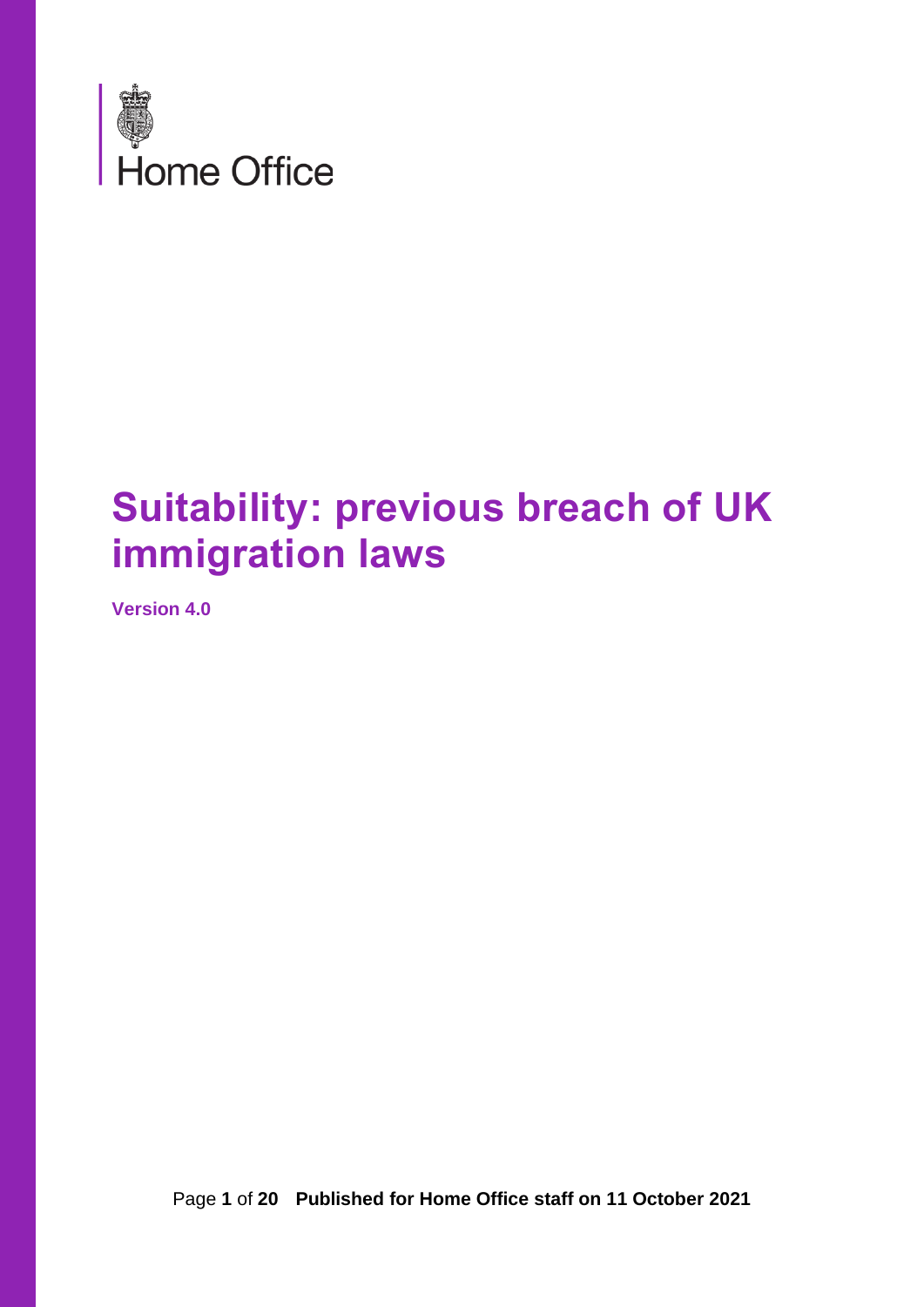<span id="page-1-0"></span>

| What to do when there has been a previous breach of immigration law  8       |  |
|------------------------------------------------------------------------------|--|
|                                                                              |  |
|                                                                              |  |
|                                                                              |  |
|                                                                              |  |
| Previously contrived to frustrate the intention of the rules and aggravating |  |
|                                                                              |  |
|                                                                              |  |
|                                                                              |  |
|                                                                              |  |
|                                                                              |  |
|                                                                              |  |
|                                                                              |  |
|                                                                              |  |
|                                                                              |  |
|                                                                              |  |
|                                                                              |  |
|                                                                              |  |
|                                                                              |  |
|                                                                              |  |
|                                                                              |  |
|                                                                              |  |
| Page 2 of 20 Published for Home Office staff on 11 October 2021              |  |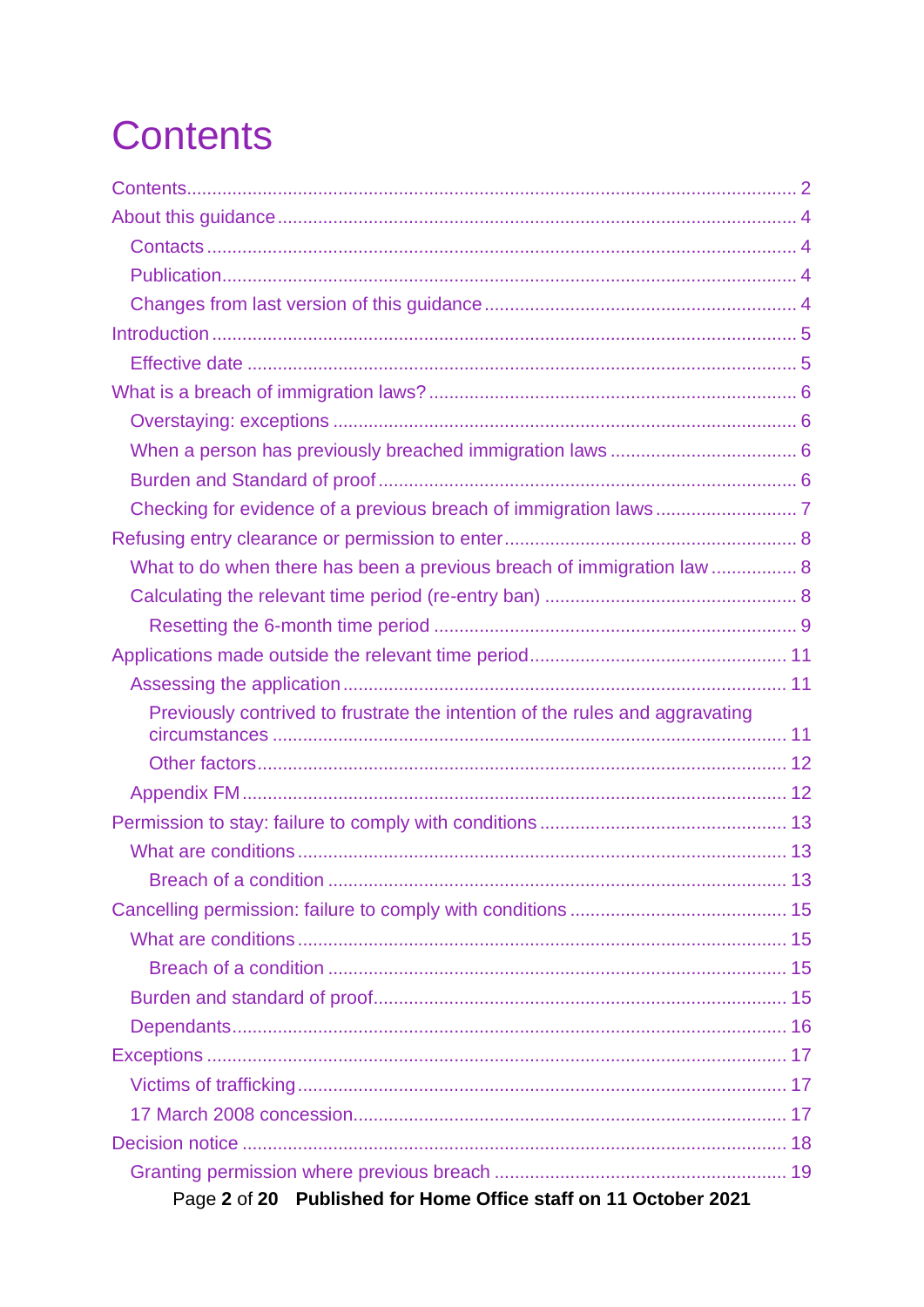|--|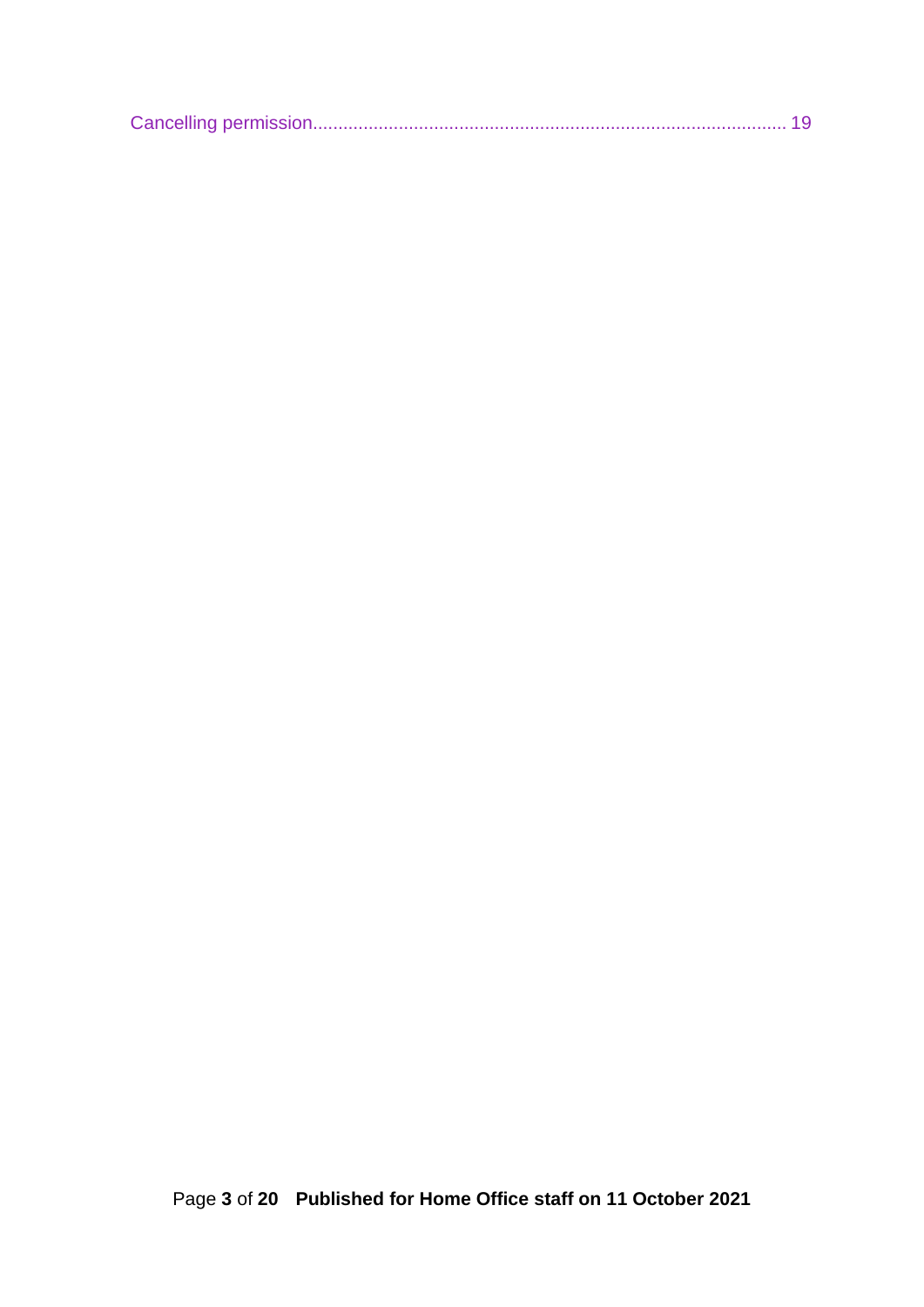# <span id="page-3-0"></span>About this guidance

This guidance tells decision makers when an application for entry clearance, permission to enter or permission to stay must or may be refused, or when it may be cancelled on grounds of a previous breach of UK immigration laws.

Where the person is currently in breach of immigration laws, see: Re-entry bans.

#### <span id="page-3-1"></span>**Contacts**

If you have any questions about the guidance and your line manager or senior caseworker cannot help you or you think that the guidance has factual errors, then email the Simplification of the Rules team.

If you notice any formatting errors in this guidance (broken links, spelling mistakes and so on) or have any comments about the layout or navigability of the guidance then you can email the Guidance Rules and Forms team.

### <span id="page-3-2"></span>**Publication**

Below is information on when this version of the guidance was published:

- version **4.0**
- published for Home Office staff on **11 October 2021**

#### <span id="page-3-3"></span>**Changes from last version of this guidance**

Minor amendments have been made to clarify when an application can be refused where previous deception has been used.

Reference to 'Paragraph 159I in Part 5' replaced by 'Appendix Domestic Worker who is a Victim of Modern Slavery' in the 'Introduction' section.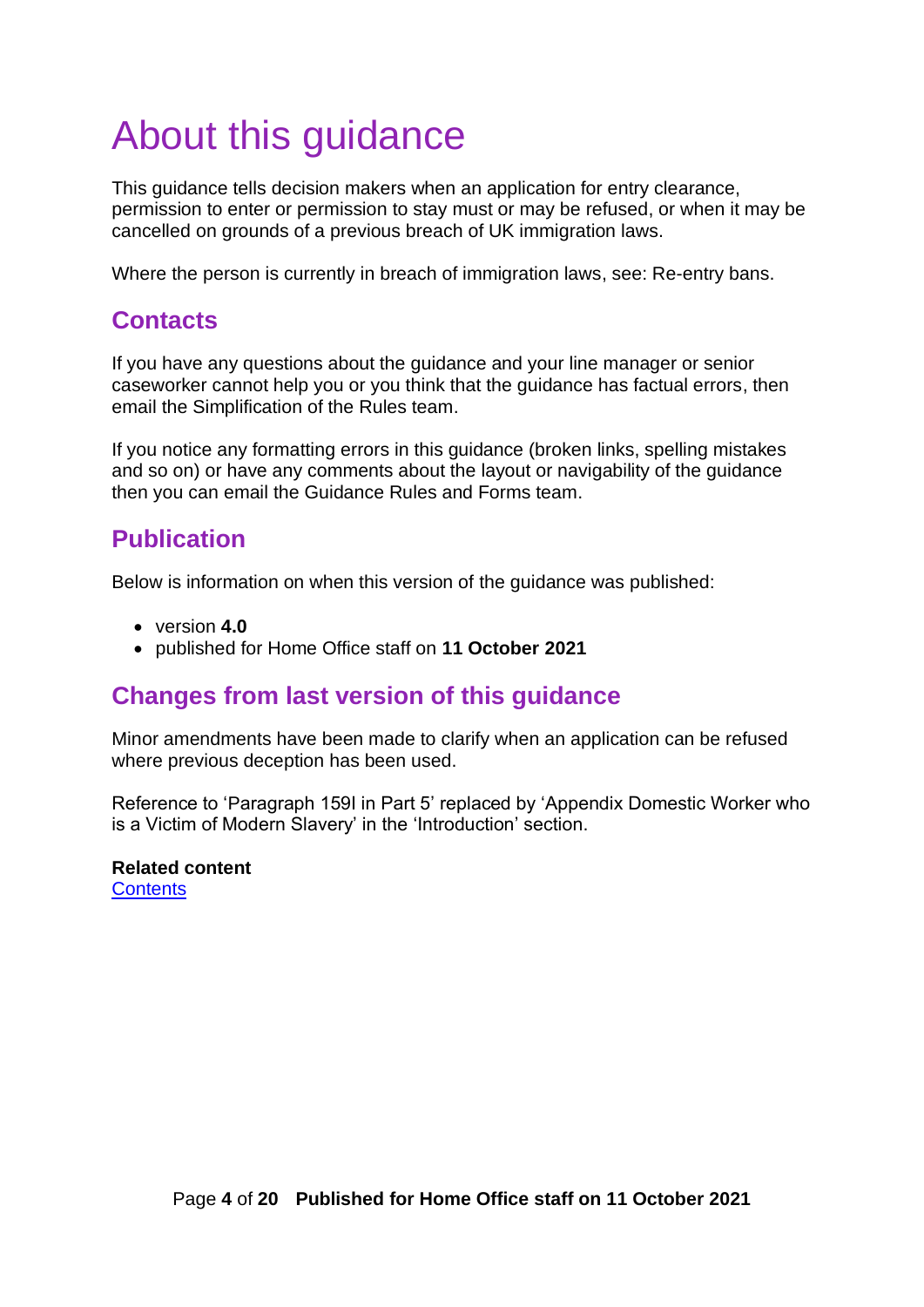## <span id="page-4-0"></span>Introduction

The rule on refusing entry clearance, permission to enter and permission to stay on the grounds of a previous breach of an immigration law, and cancellation of permission where a breach has occurred is covered in paragraphs 9.8.1 to 9.8.8 of the [Immigration Rules.](https://www.gov.uk/guidance/immigration-rules/immigration-rules-part-9-grounds-for-refusal)

Different provisions apply to applications made under:

- [Appendix FM,](https://www.gov.uk/guidance/immigration-rules/immigration-rules-appendix-fm-family-members) except paragraphs 9.8.2(a) and (c) do apply where the application is for entry clearance
- An application on grounds of private life under paragraphs 276ADE to 276DH
- [Appendix EU](https://www.gov.uk/guidance/immigration-rules/immigration-rules-appendix-eu)
- [Appendix EU \(Family Permit\)](https://www.gov.uk/guidance/immigration-rules/appendix-eu-family-permit)
- Appendix Domestic Worker [who is a Victim of Modern Slavery](https://www.gov.uk/guidance/immigration-rules/immigration-rules-appendix-domestic-worker-who-is-a-victim-of-modern-slavery)
- Part 11 (Asylum), except paragraphs  $9.8.1 9.8.4$  do apply to paragraphs [352ZH to 352ZS, and 352I to 352X, and 352A to 352FJ](https://www.gov.uk/guidance/immigration-rules/immigration-rules-part-11-asylum)
- Applications for entry clearance or permission to stay granted by virtue of the [ECAA Association Agreement](https://www.gov.uk/government/publications/turkish-ecaa-business-guidance)
- Applications for permission to stay under [Appendix ECAA Extension of Stay,](https://www.gov.uk/government/publications/application-to-extend-stay-in-uk-form-ecaa2-turkish-businessperson)
- [Appendix S2 Healthcare Visitor](https://www.gov.uk/guidance/immigration-rules/immigration-rules-appendix-s2-healthcare-visitor)
- [Appendix Service Providers from Switzerland](https://www.gov.uk/guidance/immigration-rules/immigration-rules-appendix-service-providers-from-switzerland)

Please refer to the relevant guidance on how to handle cases in the categories listed above.

#### <span id="page-4-1"></span>**Effective date**

These rules come into force on 1 December 2020 and apply to applications made on or after this date. Applications made before 1 December 2020 are subject to the [previous Immigration Rules.](https://www.gov.uk/government/publications/immigration-rules-archive-05-october-2020-to-30-november-2020)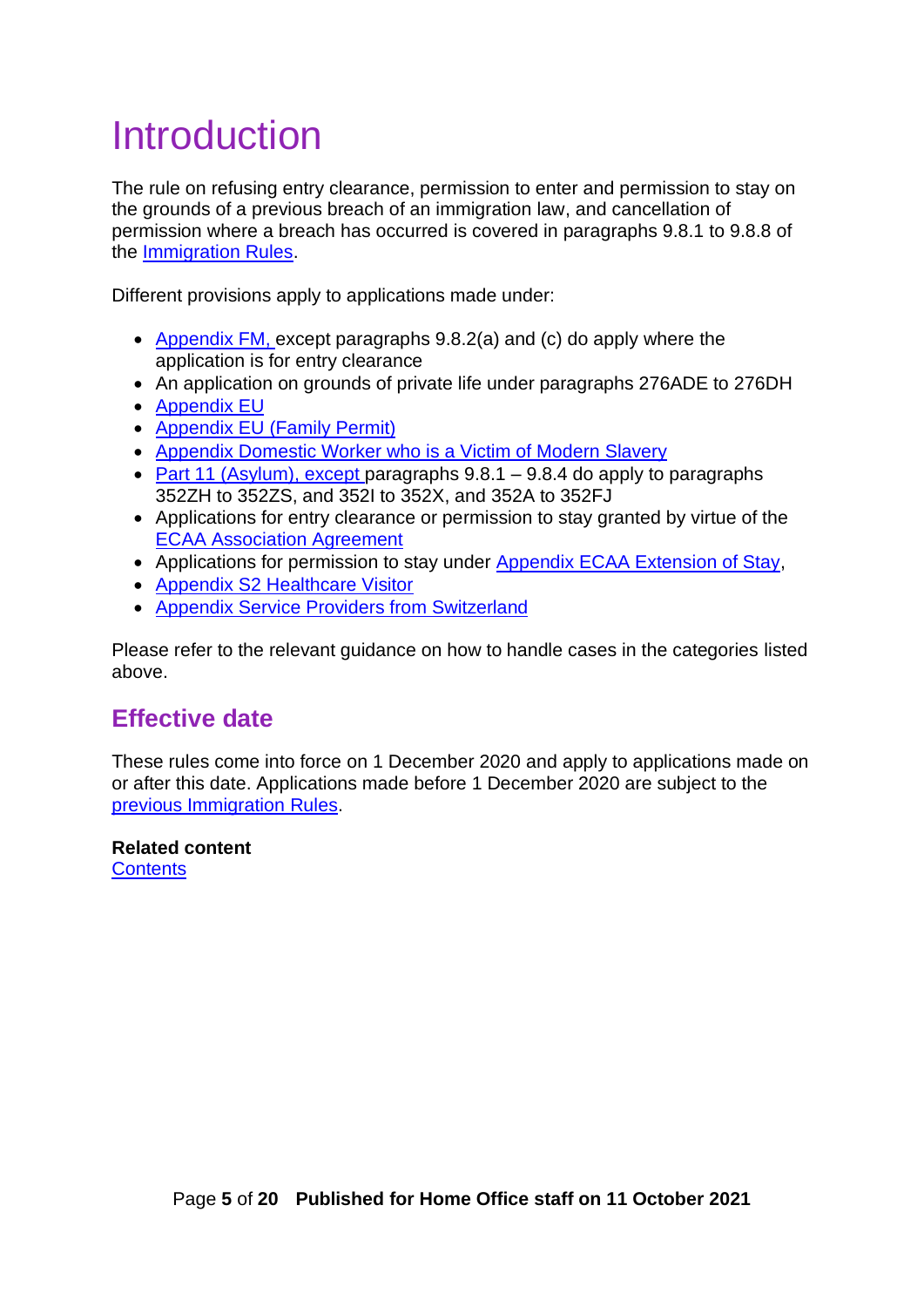# <span id="page-5-0"></span>What is a breach of immigration laws?

A person will have previously breached the UK's immigration laws if, when aged 18 or over, they have:

- overstayed (unless an exception applies)
- breached a condition of their permission
- been, or are, an illegal entrant ('illegal entrant' includes those who have attempted to enter illegally)
- used deception in an application for entry clearance or permission to enter (whether the application was successful or not)

#### <span id="page-5-1"></span>**Overstaying: exceptions**

A person will not be treated as having overstayed for the purpose of this provision if they left the UK voluntarily (see: Voluntary and assisted returns) and any of the following applied:

- the person overstayed for 90 days or less and the overstaying began before 6 April 2017
- the person overstayed for 30 days or less and the overstaying began on or after 6 April 2017
- overstaying in relation to which [paragraph 39E of the Immigration Rules](https://www.gov.uk/guidance/immigration-rules/immigration-rules-index) (concerning out of time applications made on or after 24 November 2016) applied, together with any period of overstaying pending the determination of any related appeal or administrative review

Overstaying arising from a decision of the Secretary of State which was subsequently withdrawn, quashed, or which the Court or Tribunal required the Secretary of State to reconsider in whole or in part, will not be counted unless the challenge to the decision was brought more than 3 months from the date of the decision.

#### <span id="page-5-2"></span>**When a person has previously breached immigration laws**

Where a person has previously breached an immigration law, they would normally be subject to a re-entry ban. For further information see: Re-entry bans.

Paragraphs 9.8.1. to 9.8.7. of Part 9 of the [Immigration Rules](https://www.gov.uk/guidance/immigration-rules/immigration-rules-part-9-grounds-for-refusal) set out when an application must, or may, be refused on the grounds that the person has previously breached the UK's immigration laws.

#### <span id="page-5-3"></span>**Burden and Standard of proof**

The burden of proof is on the Home Office to show that a person has previously breached immigration laws. The standard of proof is the balance of probabilities (in that it is more likely than not).

Page **6** of **20 Published for Home Office staff on 11 October 2021**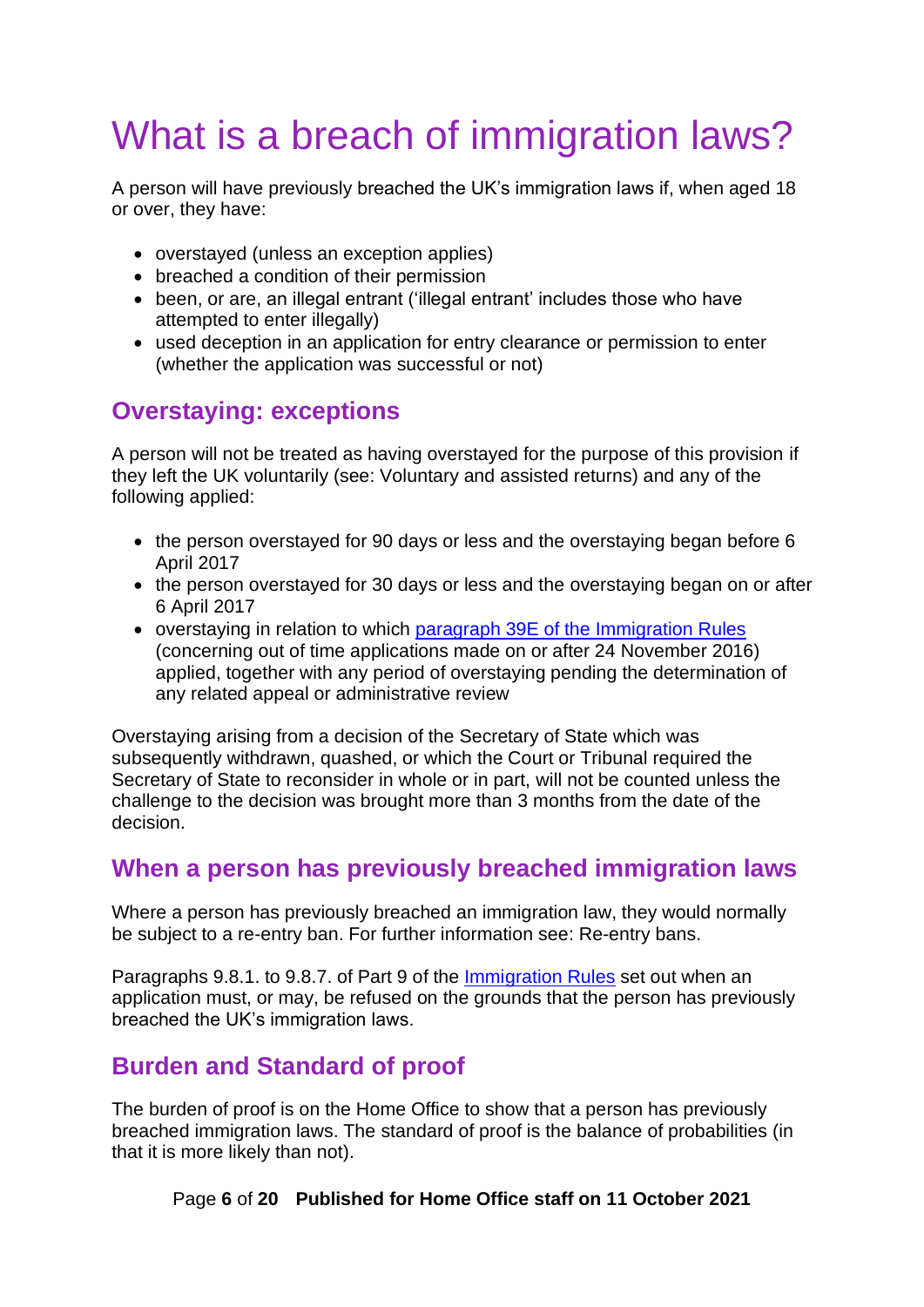#### <span id="page-6-0"></span>**Checking for evidence of a previous breach of immigration laws**

You should check the information on the application form and on case working systems to see if there is evidence that the person previously breached immigration laws.

Other information which may be relevant: if appropriate:

- Department for Work and Pensions (DWP) checks
- HM Revenue and Customs (HMRC) checks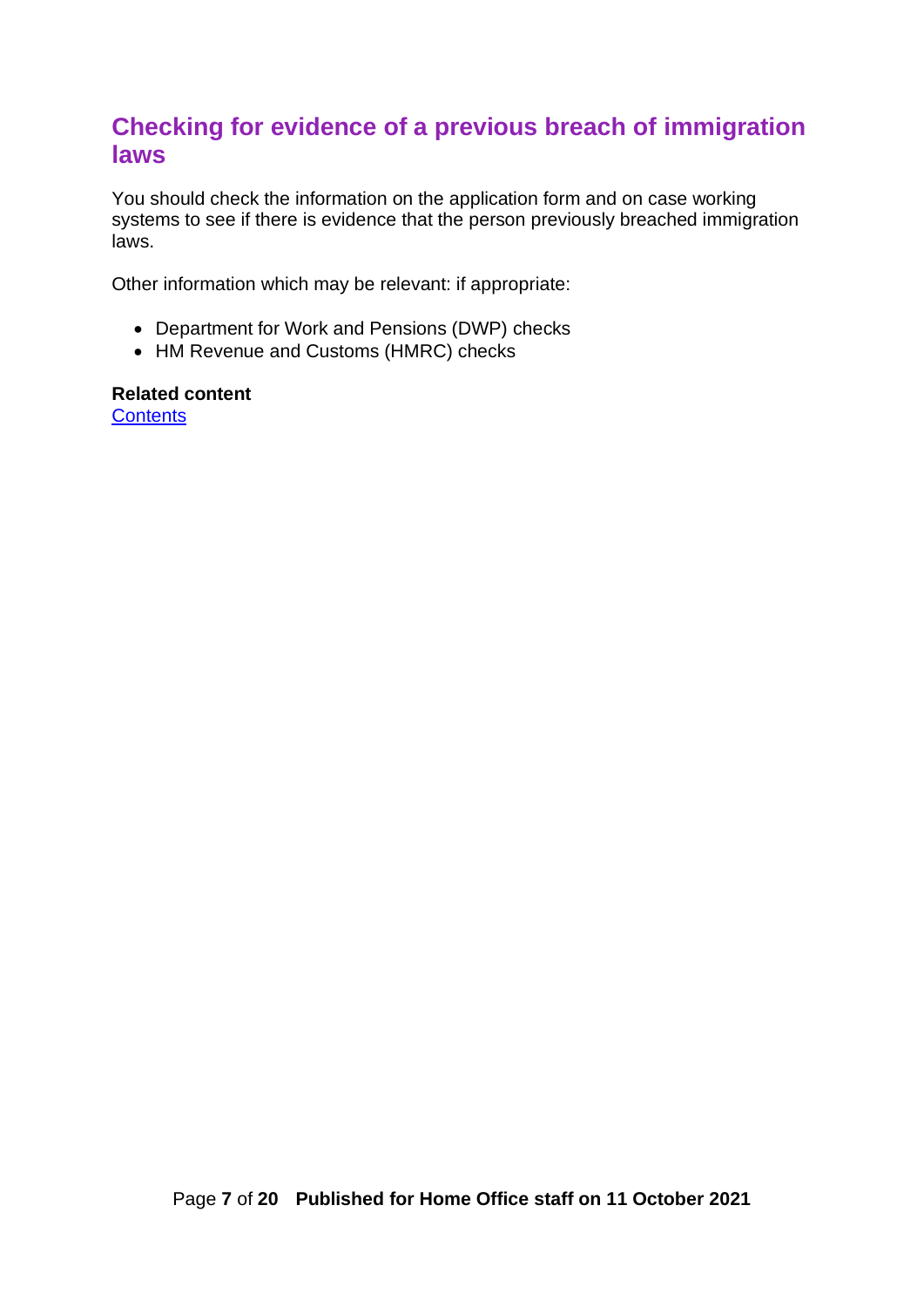## <span id="page-7-0"></span>Refusing entry clearance or permission to enter

This section contains guidance for decision makers on what to consider when a person seeking entry has previously breached immigration laws.

#### <span id="page-7-1"></span>**What to do when there has been a previous breach of immigration law**

When a person who is applying for entry clearance or permission to enter has previously breached immigration laws, you must look at the date of application. If the date of application is within the [relevant time period](#page-7-2) in paragraph 9.8.7 of the [Immigration Rules,](https://www.gov.uk/guidance/immigration-rules/immigration-rules-part-9-grounds-for-refusal) the application must be refused, unless one of the [exemptions](#page-15-1) apply. This rule applies to all routes, except those listed in the [introduction](#page-4-0) section of this guidance.

When the person has breached more than one of the UK's immigration laws, you must only take into account the breach which leads to the longest ban.

#### <span id="page-7-2"></span>**Calculating the relevant time period (re-entry ban)**

You must consider when the immigration breach took place in the UK when determining whether the new application is within the relevant time period.

The relevant time period is calculated from the date the applicant left the UK after their breach, or where row (f) of the table applies, the relevant time period is calculated from the date of the refusal decision:

| <b>Time from date</b><br>the person left<br>the UK (or date of<br>refusal of the<br>application under<br>row $(f)$ | <b>This applies</b><br>where the<br>applicant | And the applicant<br>left the UK | And the applicant<br>left the UK                                                                                                                                                 |
|--------------------------------------------------------------------------------------------------------------------|-----------------------------------------------|----------------------------------|----------------------------------------------------------------------------------------------------------------------------------------------------------------------------------|
| $(a)$ 12 months                                                                                                    | left voluntarily                              | at their own<br>expense          | N/A                                                                                                                                                                              |
| $(b)$ 2 years                                                                                                      | left voluntarily                              | at public expense                | Within 6 months of<br>being given notice<br>of liability for<br>removal or when<br>they no longer had<br>a pending appeal<br>or administrative<br>review, whichever<br>is later. |
| $(c)$ 5 years                                                                                                      | left voluntarily                              | at public expense                | More than 6<br>months after being                                                                                                                                                |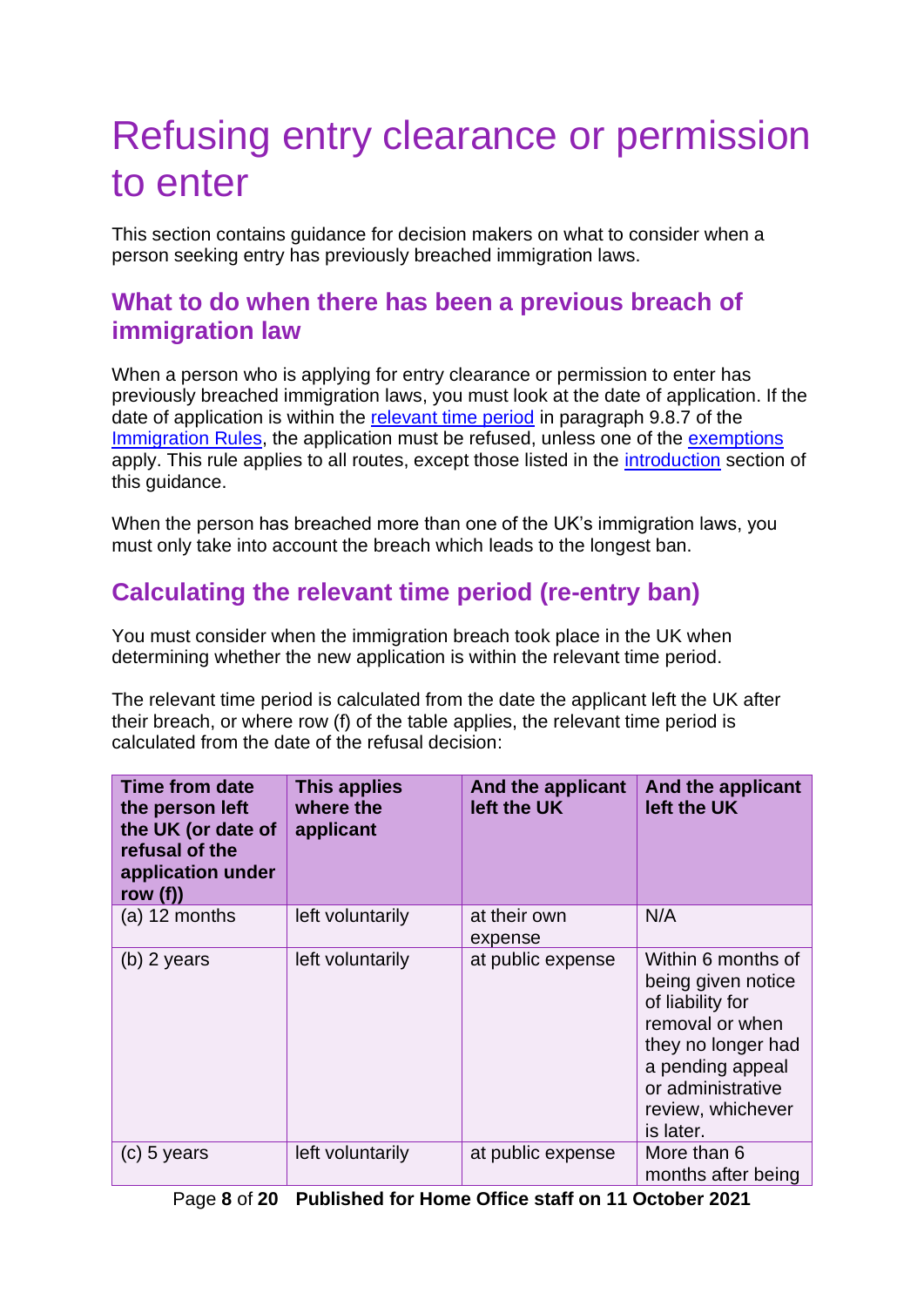| <b>Time from date</b><br>the person left<br>the UK (or date of<br>refusal of the<br>application under<br>row $(f)$ | <b>This applies</b><br>where the<br>applicant                                                                       | And the applicant<br>left the UK                                                                                                                                                                                                | And the applicant<br>left the UK                                                                                                                     |
|--------------------------------------------------------------------------------------------------------------------|---------------------------------------------------------------------------------------------------------------------|---------------------------------------------------------------------------------------------------------------------------------------------------------------------------------------------------------------------------------|------------------------------------------------------------------------------------------------------------------------------------------------------|
|                                                                                                                    |                                                                                                                     |                                                                                                                                                                                                                                 | given notice of<br>liability for removal<br>or when they no<br>longer had a<br>pending appeal or<br>administrative<br>review, whichever<br>is later. |
| $(d)$ 5 years                                                                                                      | left or was<br>removed from the<br><b>UK</b>                                                                        | as a condition of a<br>caution issued in<br>accordance with<br>section 22 of the<br><b>Criminal Justice</b><br>Act 2003 (and<br>providing that any<br>condition<br>prohibiting their<br>return to the UK<br>has itself expired) |                                                                                                                                                      |
| (e) 10 years                                                                                                       | was deported or<br>removed from the<br><b>UK</b>                                                                    | at public expense                                                                                                                                                                                                               |                                                                                                                                                      |
| $(f)$ 10 years                                                                                                     | Used deception in<br>an application (for<br>visits this applies<br>to applications for<br>entry clearance<br>only). | $\overline{a}$                                                                                                                                                                                                                  |                                                                                                                                                      |

#### <span id="page-8-0"></span>Resetting the 6-month time period

In some cases, the 6 month time window in which a person must depart to benefit from a 2 year relevant time period, rather than a 5 year relevant time period, may be re-set to start again. The 6-month clock will have been re-set where the:

- removal decision was substituted for a new removal decision where a fault is found with the original decision
- person was appeal rights exhausted (ARE), but then lodged an out-of-time notice of appeal with the First-tier Tribunal seeking an extension of that time limit and the First-tier Tribunal extended the time limit:
	- o the 6-month clock starts on the date the person was given notice of their removal decision or the date on which the subsequent out-of-time appeal was eventually dismissed, whichever is the later

#### Page **9** of **20 Published for Home Office staff on 11 October 2021**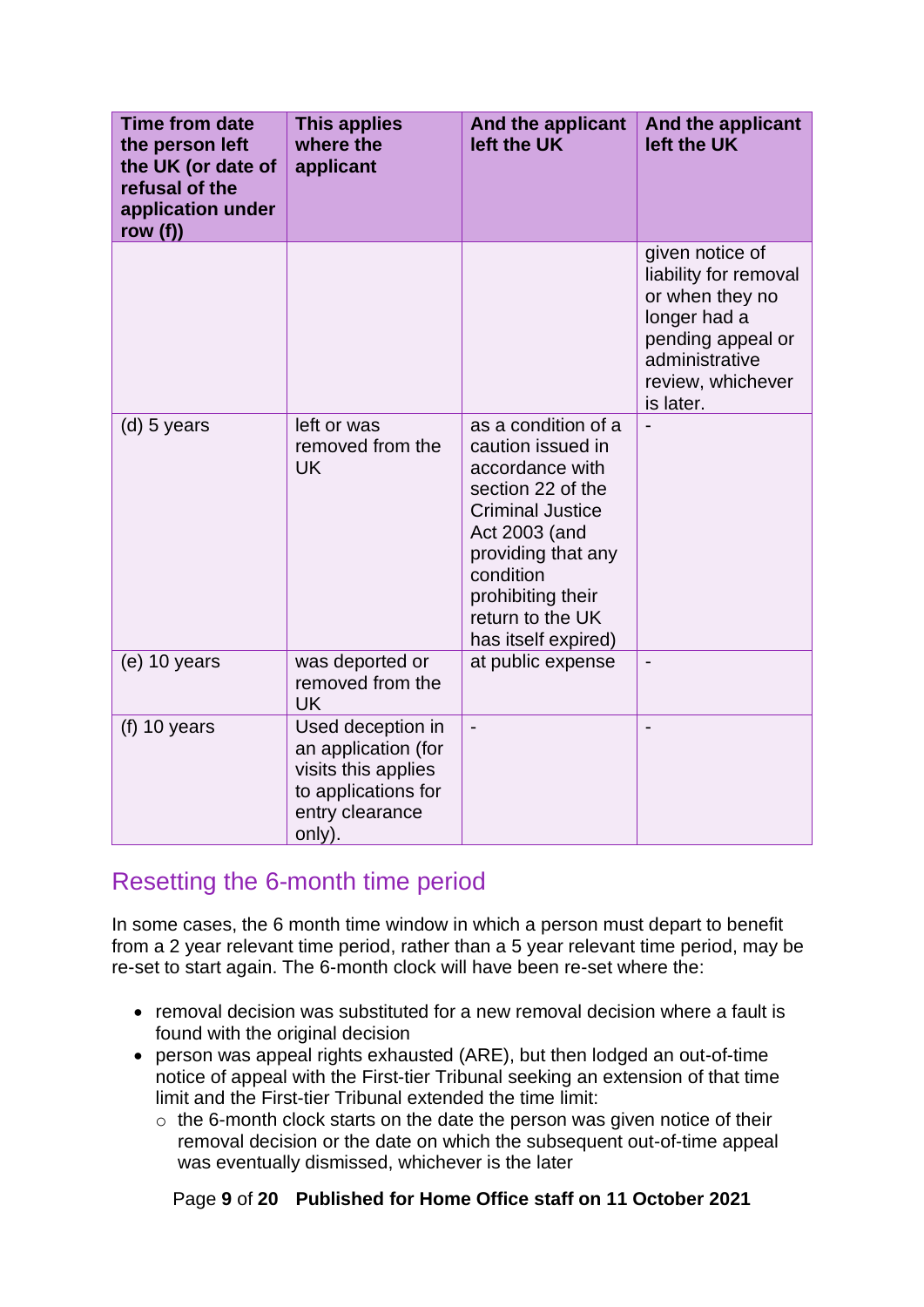- person made further submissions to the Secretary of State which following consideration under [paragraph 353 of the Immigration Rules,](https://www.gov.uk/guidance/immigration-rules/immigration-rules-part-12-procedure-and-rights-of-appeal) are refused but found to constitute a fresh claim:
	- $\circ$  the 6-month clock restarts on the date the person is given notice of their new removal decision (which accompanies the refusal of their fresh claim) or the date on which they exhaust their appeal rights against that decision, whichever is the later
- person made further submissions to the Secretary of State which were only determined more than 12 months after their submission:
	- $\circ$  the 6-month time limit restarts from the point where the further submissions are determined and found not to constitute a fresh claim

#### **Related content**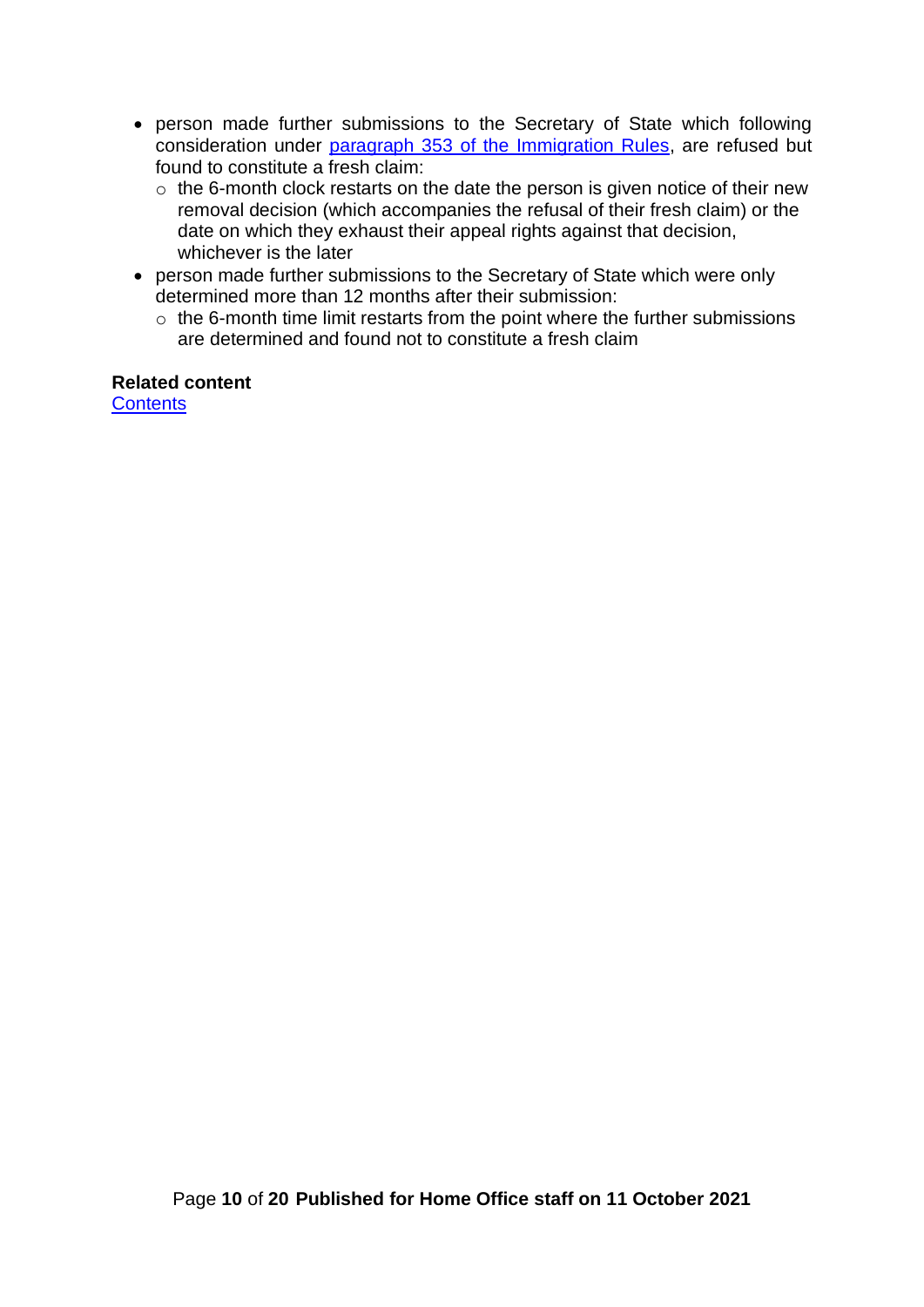## <span id="page-10-0"></span>Applications made outside the relevant time period

If an application for entry clearance or permission to enter is made outside of the relevant time period e.g. where the relevant time period has expired, you must consider whether it is appropriate to refuse their application under paragraph 9.8.2 of the [Immigration Rules.](https://www.gov.uk/guidance/immigration-rules/immigration-rules-part-9-grounds-for-refusal) This rule applies to all routes, except those listed in the [introduction](#page-4-0) section of this guidance.

#### <span id="page-10-1"></span>**Assessing the application**

In order to make a decision under this paragraph, you will require evidence that the person has previously breached immigration laws, and either:

- previously contrived in a significant way to frustrate the intention of the Immigration Rules
- there are aggravating circumstances, such as a failure to co-operate with redocumentation, or absconding

#### <span id="page-10-2"></span>Previously contrived to frustrate the intention of the rules and aggravating circumstances

When the circumstances of the previous breach of immigration laws are also aggravated by other actions with the intention to deliberately frustrate the rules, you must consider refusing entry clearance or permission.

This means when an applicant has done one or more of the following:

- been an illegal entrant
- overstayed
- breached a condition attached to their leave
- used deception in a previous application
- obtaining:
	- o asylum benefits
	- o state benefits
	- $\circ$  housing benefits
	- o tax credits
	- o employment
	- o goods or services
	- o National Health Service (NHS) care using an assumed identity or multiple identities or to which not entitled

and there are aggravating circumstances, such as:

- absconding
- not meeting temporary admission/reporting restrictions or bail conditions

Page **11** of **20 Published for Home Office staff on 11 October 2021**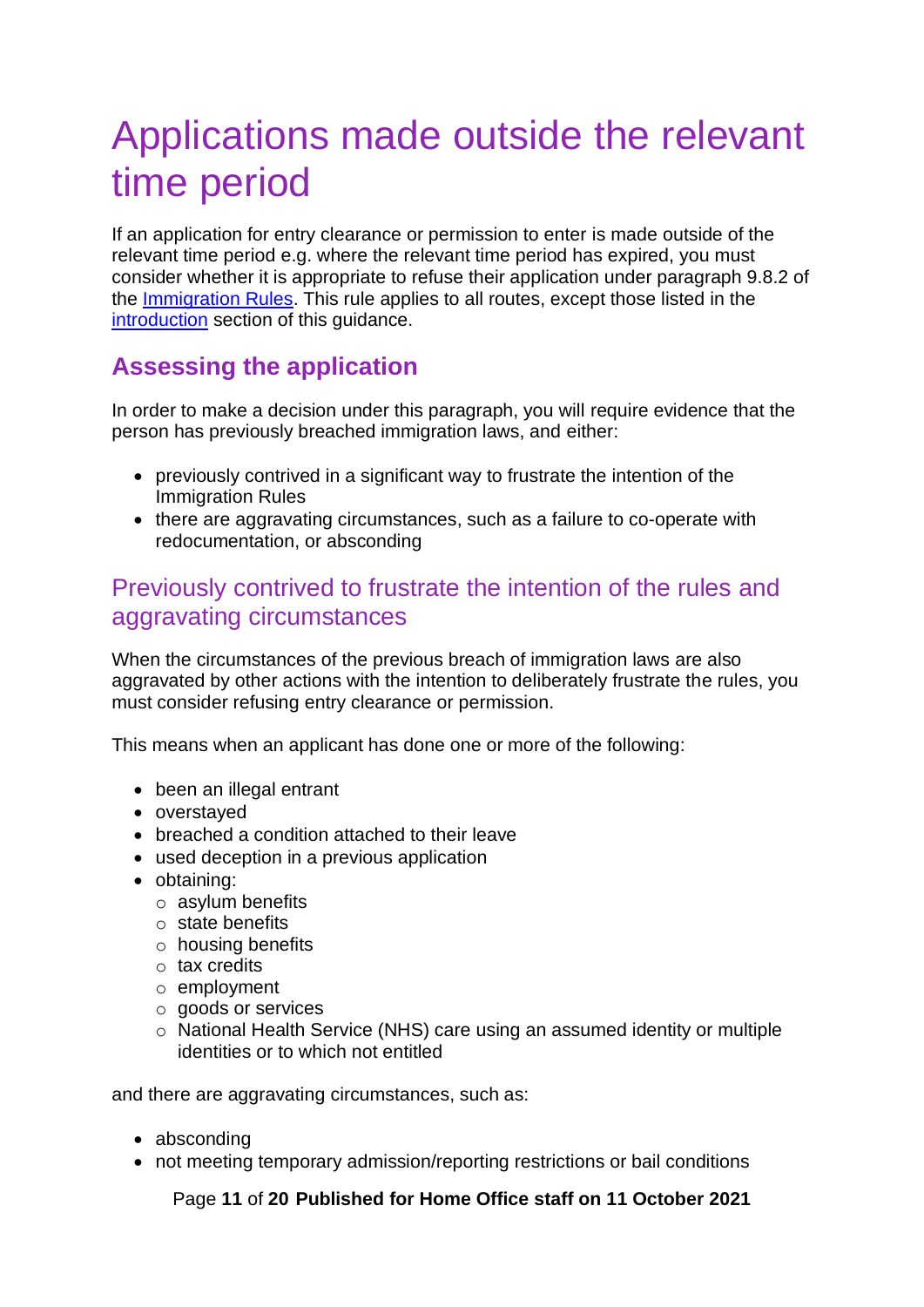- failing to meet the terms of removal directions after port refusal of leave to enter or illegal entry
- previous working in breach on visitor conditions within short time of arrival in UK (indicating a deliberate intention to work)
- receiving benefits, goods or services when not entitled
- using an assumed identity or multiple identities
- getting NHS care to which they are not entitled
- attempting to prevent removal from the UK, arrest or detention by Home Office or police
- escaping from Home Office detention
- switching nationality
- troublesome or frivolous applications
- not meeting the terms of the re-documentation process
- taking part, attempting to take part, or facilitating, in a sham marriage or marriage of convenience
- harbouring an immigration offender
- people smuggling or helping in people smuggling

#### <span id="page-11-0"></span>Other factors

You must consider all the circumstances of the case. Factors which may be relevant to your decision include:

- why and how did the breach happen
- if a condition was breached, the period between the condition being imposed and the breach
- the period since the breach
- any other circumstances, such as the impact of a refusal on the individual or their family living in the UK

### <span id="page-11-1"></span>**Appendix FM**

You may refuse an application for entry clearance only made under Appendix FM where there has been a previous breach of an immigration law and the applicant has contrived in a significant way to frustrate the intention of the rules or there are aggravating circumstances.

In these cases, you do not need to consider if the application was made outside the [relevant time period](#page-7-2) in paragraph 9.8.7(b) of the [Immigration Rules.](https://www.gov.uk/guidance/immigration-rules/immigration-rules-part-9-grounds-for-refusal)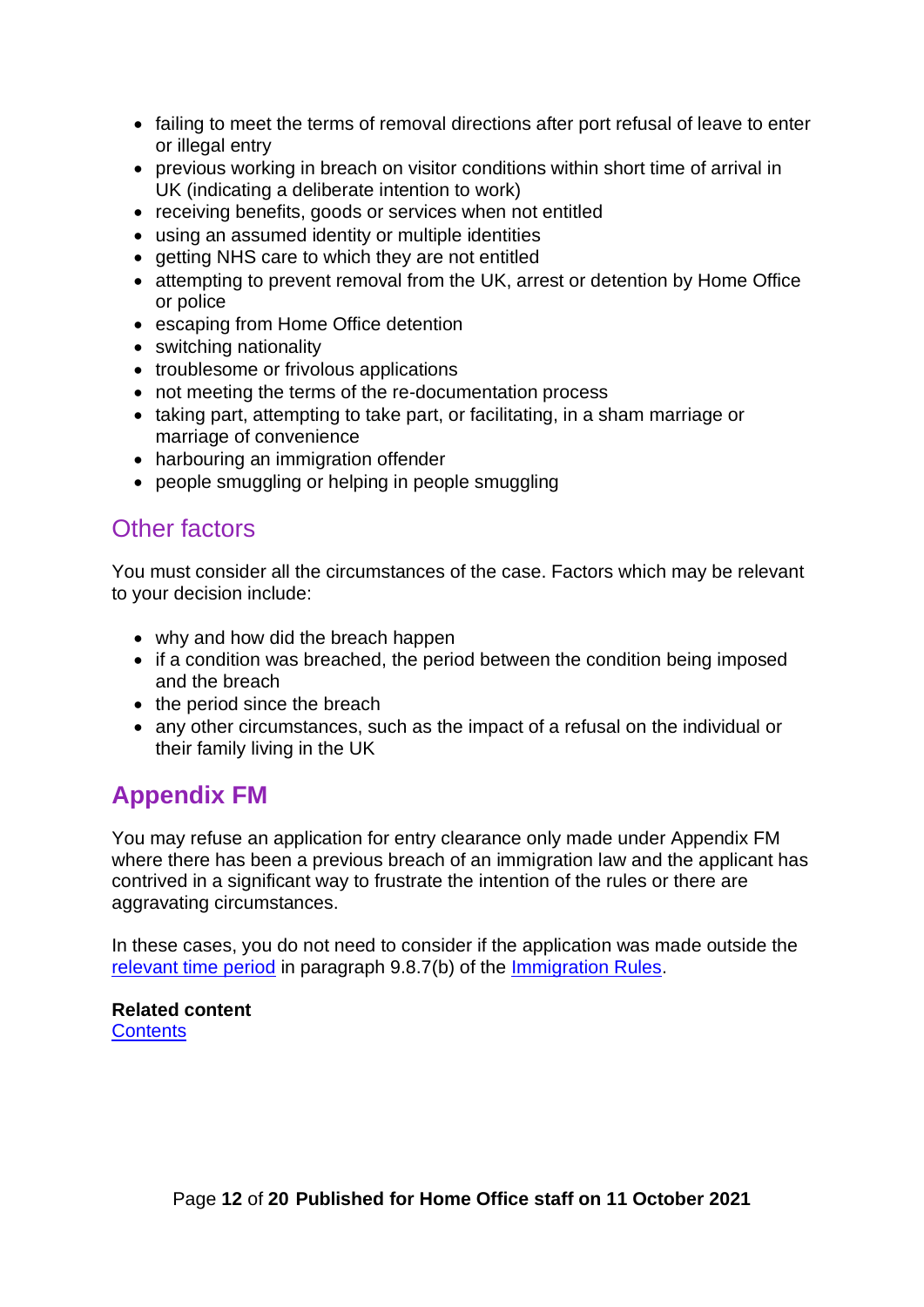## <span id="page-12-0"></span>Permission to stay: failure to comply with conditions

This section provides guidance for decision makers on when to refuse an application for permission to stay in accordance with paragraph 9.8.3 of the [Immigration Rules](https://www.gov.uk/guidance/immigration-rules/immigration-rules-part-9-grounds-for-refusal) when a person has previously failed to comply with the conditions of their permission.

#### <span id="page-12-1"></span>**What are conditions**

Conditions means the conditions attached to a person's permission to enter or stay under section 3 of the [Immigration Act 1971,](https://www.legislation.gov.uk/ukpga/1971/77/contents) for example:

- a condition restricting employment or occupation in the UK
- a condition restricting studies in the UK
- a condition requiring the person to maintain and accommodate themselves, and any dependants, without recourse to public funds
- a condition requiring the person to register with the police
- a condition requiring the person to report to an immigration officer of the Secretary of State
- a condition as to residence

The condition(s) are made known to the person by written notice, either in a decision notice, endorsed on their passport or travel document, on their vignette or biometric residence permit (BRP) or in any other manner permitted by [the Immigration \(Leave](https://www.legislation.gov.uk/uksi/2000/1161/made)  [to Enter and Remain\) Order 2000.](https://www.legislation.gov.uk/uksi/2000/1161/made)

#### <span id="page-12-2"></span>Breach of a condition

Where there is evidence that the person has previously breached the conditions of their permission you must first consider whether subsequent permission was granted in the knowledge of the previous breach. If it was the application cannot be refused.

In other cases you must consider any relevant information including (but not limited to):

- why and how did the breach take place
- the passage of time between the condition being imposed and the breach
- the passage of time since the breach
- any other circumstances, for example:
	- o how long has the individual been in the UK and the reason for their application to stay in the UK
	- $\circ$  the impact a refusal decision may have on the individual and their dependants living in the UK

If you are satisfied that the application should be refused you should explain your reason and set out what factors you considered.

Page **13** of **20 Published for Home Office staff on 11 October 2021**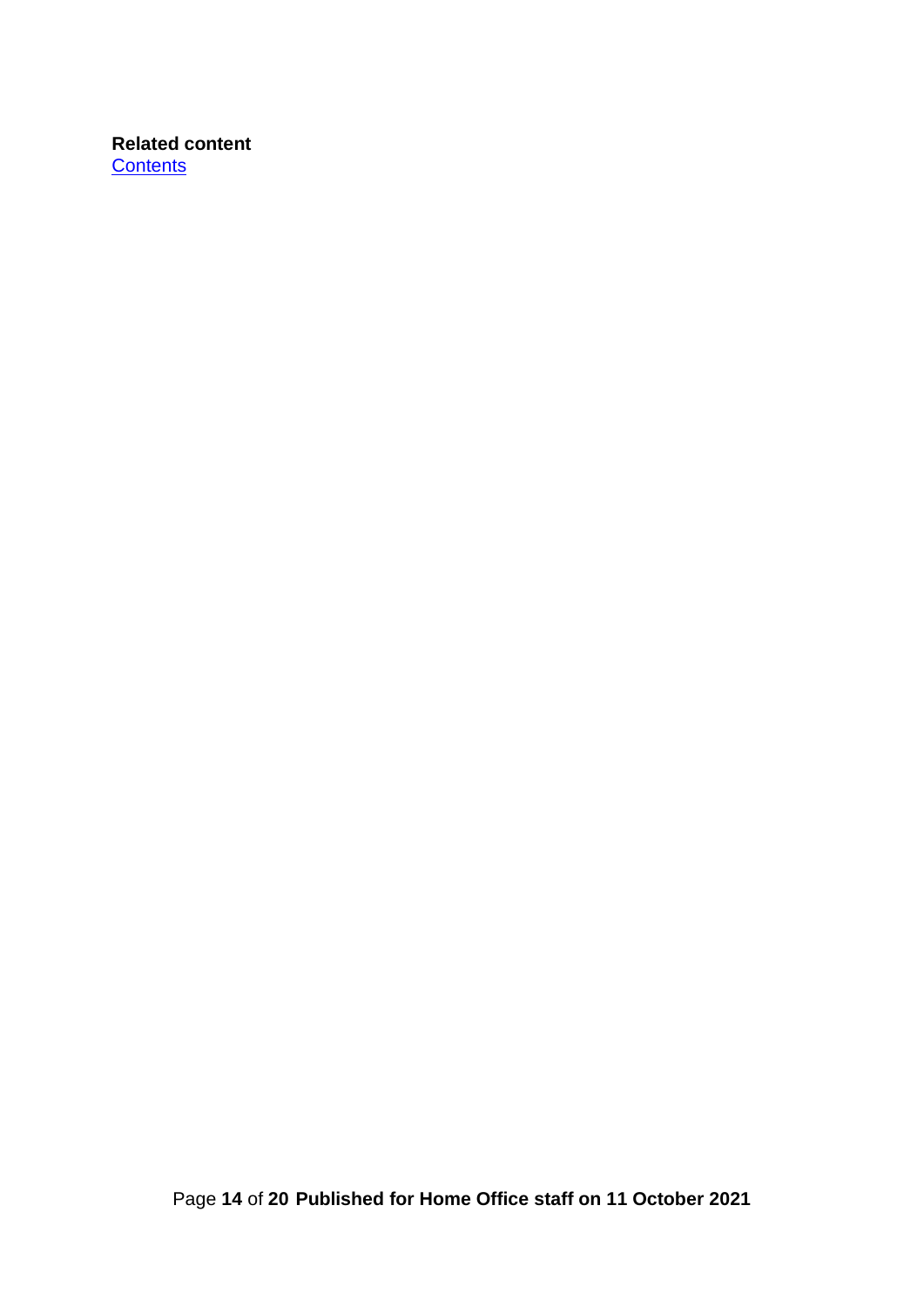## <span id="page-14-0"></span>Cancelling permission: failure to comply with conditions

This section contains guidance for decision makers on when permission to enter or stay (including permission extended under section 3C of the [Immigration Act 1971\)](https://www.legislation.gov.uk/ukpga/1971/77/contents) may be cancelled under paragraph 9.8.8 of Part 9 of the [Immigration Rules](https://www.gov.uk/guidance/immigration-rules/immigration-rules-part-9-grounds-for-refusal) on grounds of a person's failure to comply with the condition(s) of their permission.

Cancellation means cancellation, variation in duration, or curtailment, of entry clearance or permission to enter or permission to stay, which can take effect immediately or at a specified future date and whether the person is in the UK or overseas.

This part should be read in conjunction with Suitability: Section 5.

#### <span id="page-14-1"></span>**What are conditions**

Conditions means the conditions attached to a person's permission to enter or stay under section 3 of the [Immigration Act 1971.](https://www.legislation.gov.uk/ukpga/1971/77/contents) For further information see: [What are](#page-12-1)  [conditions.](#page-12-1)

#### <span id="page-14-2"></span>Breach of a condition

Where there is evidence that the person has previously breached the conditions of their permission you first consider whether subsequent permission was granted in the knowledge of the previous breach. If it was the permission must not be cancelled on grounds of the previous breach.

In other cases you must consider any relevant information when deciding whether to cancel permission, including (but not limited to):

- why and how did the breach take place
- the passage of time between the condition being imposed and the breach
- the passage of time since the breach
- any other circumstances, e.g.
	- o how long has the individual been in the UK and the reason for their application to stay in the UK
	- $\circ$  the impact a decision to cancel leave may have on the individual and their dependants living in the UK

#### <span id="page-14-3"></span>**Burden and standard of proof**

The burden of proof is on the Home Office to show that grounds for cancellation apply; for example, that the person has failed to comply with the conditions of their permission.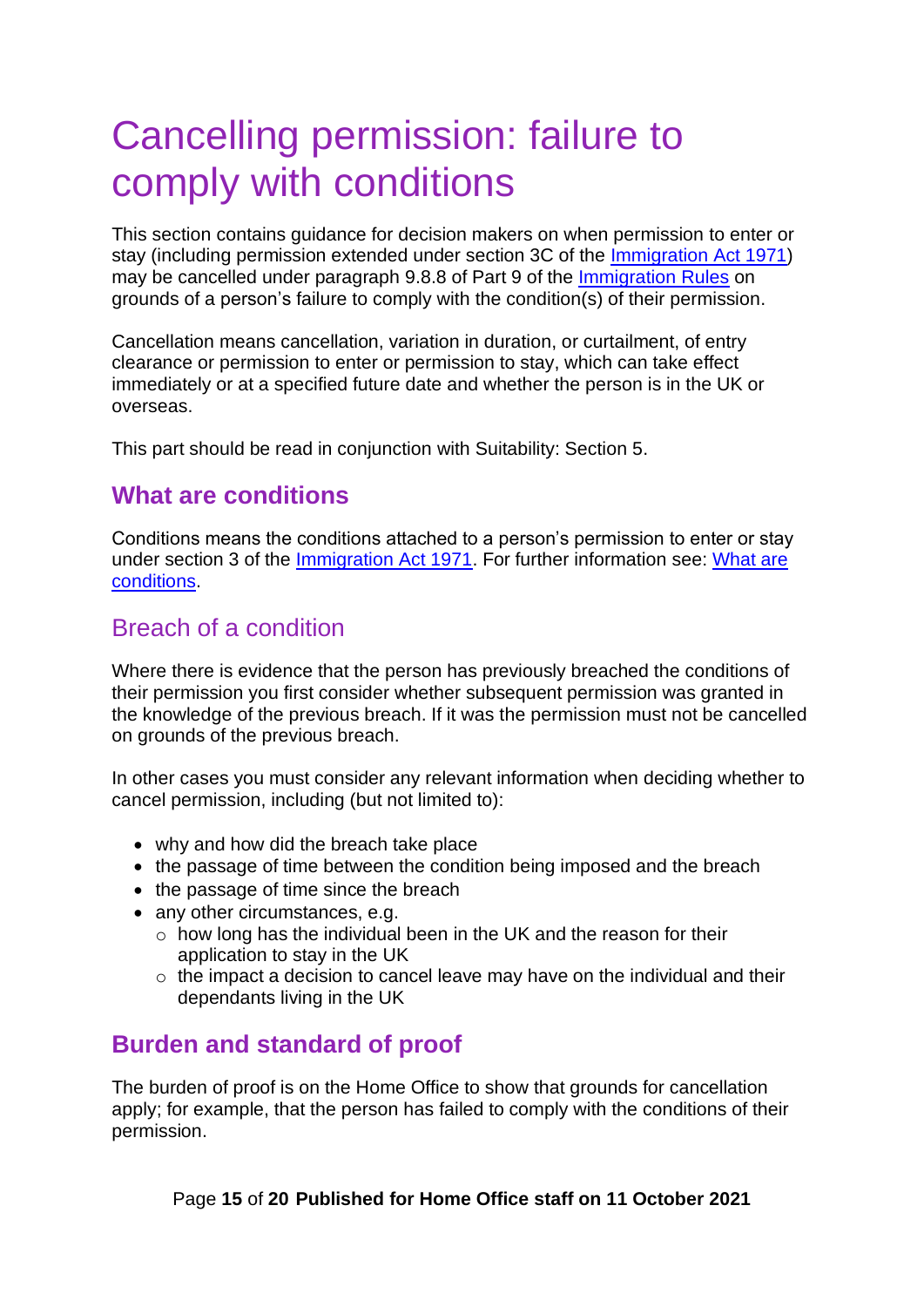The standard of proof is the balance of probabilities (it is more likely than not). You must be able to show what the relevant grounds are and why, as a result, it is appropriate to cancel the persons permission to enter or stay.

You should provide the person with an opportunity to say why their permission should not be cancelled and, if you do so, you should include in your decision any representations made and your response to them. For further information, please see guidance on Suitability: false representations, deception, false documents, nondisclosure of relevant facts.

If you are satisfied that permission should be cancelled, you must explain your reasons and set out what factors you considered.

#### <span id="page-15-0"></span>**Dependants**

If you decide to cancel permission in respect of an individual, you must consider whether they have any dependants in the UK and, if so, whether their permission should also be cancelled. For further guidance see: Suitability: Section 5.

<span id="page-15-1"></span>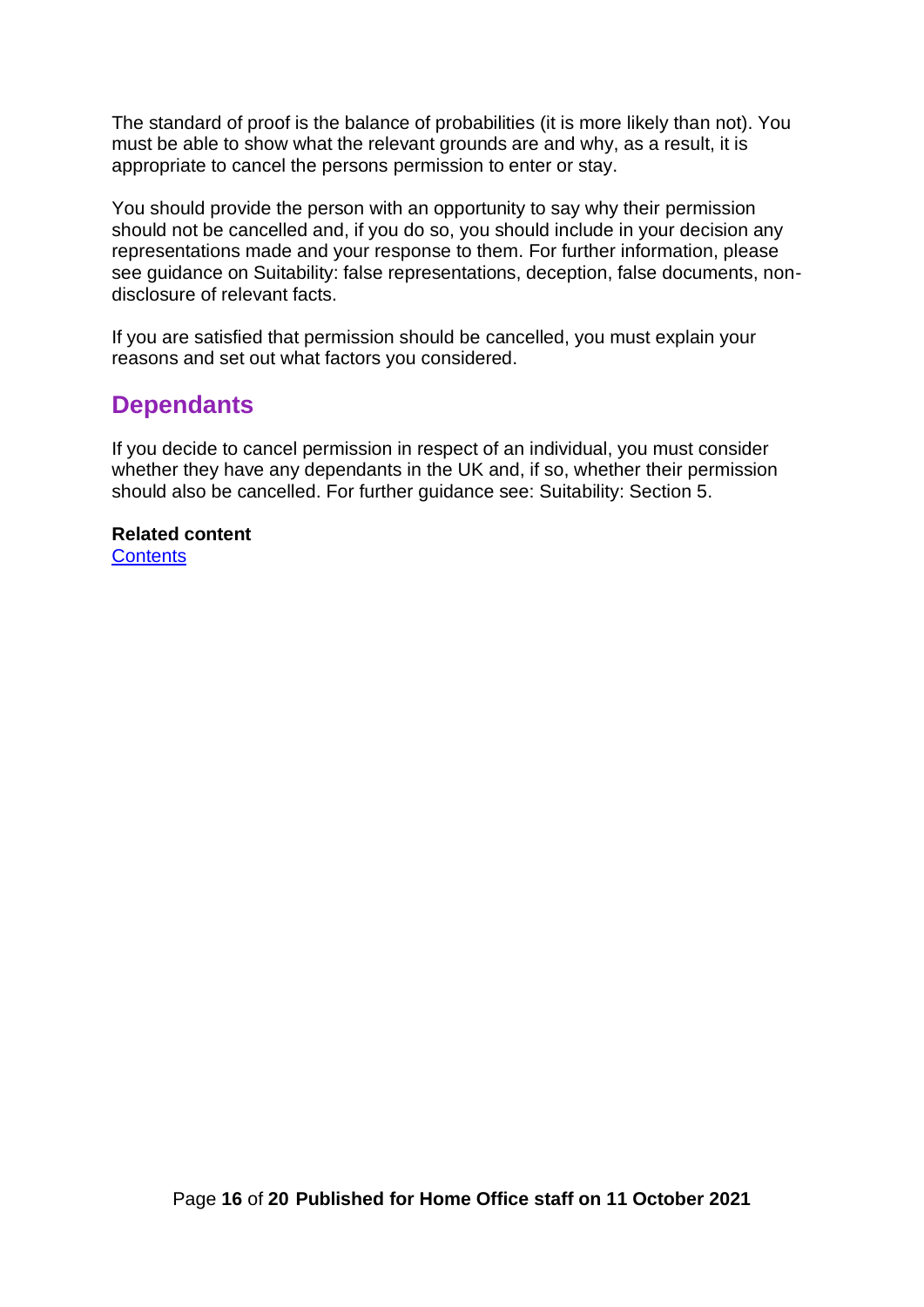# <span id="page-16-0"></span>**Exceptions**

You should not normally refuse an applicant under paragraphs 9.8.1, 9.8.2 or 9.8.3 or cancel permission under paragraph 9.8.8 of Part 9 of the [Immigration Rules](https://www.gov.uk/guidance/immigration-rules/immigration-rules-part-9-grounds-for-refusal) on grounds of previous breach of immigration laws if either of the following apply:

- the person has been accepted by the Home Office as a victim of trafficking
- the person was in the UK illegally on or after 17 March 2008 and left the UK voluntarily before 1 October 2008

### <span id="page-16-1"></span>**Victims of trafficking**

If there is information on the Home Office systems that a person has been accepted by the Home Office as a victim of trafficking, or the person states that the Home Office has accepted them as a victim of trafficking, you must contact evidence and enquiries section using the Home Office Referrals process to check the information. Entry clearance officers must refer to their internal referral guidance for more information on referrals.

### <span id="page-16-2"></span>**17 March 2008 concession**

This concession only applies to voluntary departures, whether or not at public expense. It does not apply when the person was removed or deported from the UK. If an person has previously been issued with a notice identifying them as an immigration offender (form IS151A) or a decision has been made to remove them (form IS141A part 2 or IS151B), the applicant may still have left the UK voluntarily, so you must be satisfied that the immigration offender was actually removed (rather than departed voluntarily) before you decide that the concession does not apply.

#### **Related content**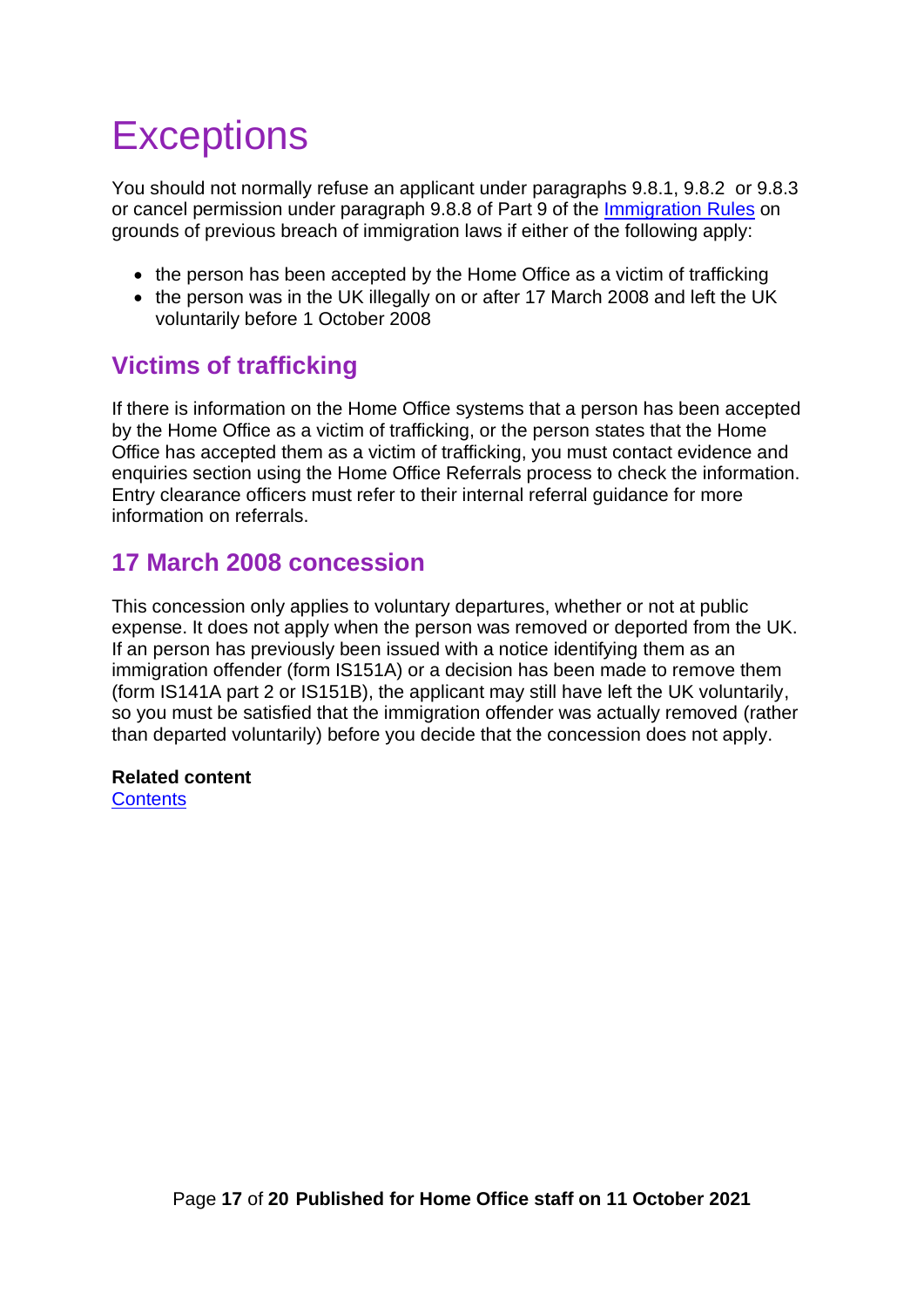## <span id="page-17-0"></span>Decision notice

You must fully explain your reasons for the decision, including the evidence that you considered. Where refusal is discretionary you must record in the decision letter that you considered whether or not to refuse and explain why you decided to refuse.

If the application is for permission to enter or entry clearance and has been made before the relevant time period has expired, you should use the following refusal wording in your decision notice:

Your application for permission to enter/entry clearance is refused under paragraph 9.8.1 of Part 9 of the *Immigration Rules* because you have previously breached immigration laws and have applied during the time period specified in paragraph 9.8.7 of Part 9.

Home Office records show that you [have been in the UK illegally, breached your conditions of stay, overstayed/used deception in an application for entry clearance, permission to enter or permission to stay] and [left the UK voluntarily at own/public expense on...][was removed/deported from UK on......]. Therefore, any application made before [date] which falls to be considered by reference to Part 9 of the [Immigration Rules](https://www.gov.uk/guidance/immigration-rules/immigration-rules-part-9-grounds-for-refusal) will be refused.

It is therefore mandatory to refuse your application.

If the application is for permission to enter or entry clearance and has been made after the relevant time period has expired, you may use the following refusal wording in your decision notice:

Your application for permission to enter/entry clearance is refused under paragraph 9.8.2 of Part 9 of the [Immigration Rules](https://www.gov.uk/guidance/immigration-rules/immigration-rules-part-9-grounds-for-refusal) because you have previously breached immigration laws.

Home Office records show that you [have been in the UK illegally, breached your conditions of stay, overstayed/used deception in an application for entry clearance, permission to enter or permission to stay].

In deciding whether to refuse your application I have carefully considered the circumstances of your case and I am satisfied that you contrived in a significant way to frustrate the intention of the rules/there were aggravating circumstances in addition to the immigration breach. These were [explain].

I am satisfied that refusal is appropriate in your case because [reasons including what evidence has been considered]

If the application is for permission to stay, you may use the following refusal wording:

Your application for permission to stay is refused under paragraph 9.8.3 of Part 9 of the [Immigration Rules](https://www.gov.uk/guidance/immigration-rules/immigration-rules-part-9-grounds-for-refusal) because you previously failed to comply with the conditions of your permission.

Page **18** of **20 Published for Home Office staff on 11 October 2021**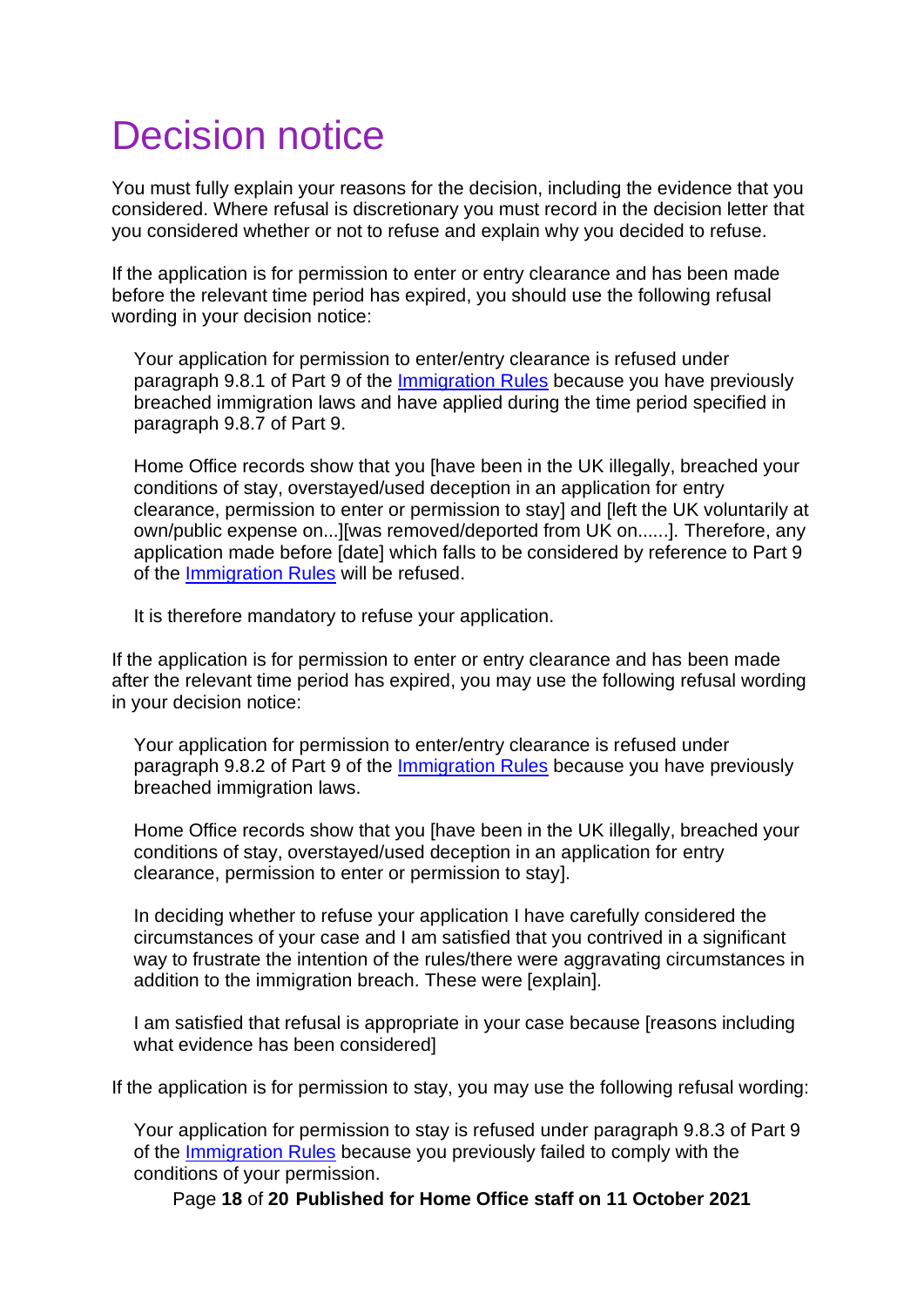Home Office records show that on [date] you were granted permission subject to the following condition(s):

• [set out conditions imposed].

You did not comply with these conditions because on [date] you [explain how condition(s) breached].

I have carefully considered the circumstances of your case and have decided it is appropriate to refuse your application because [reasons including what evidence has been considered]"

#### <span id="page-18-0"></span>**Granting permission where previous breach**

Where you decide to grant entry clearance or permission despite a breach of immigration laws you must set out on the case working system that you have done so and your reasons for doing so.

You may use the following paragraph in your decision letter:

'I have carefully considered the circumstances of your case and on this occasion, I have decided to grant your application despite your previous immigration breach because laive reasonsl.'

For entry clearance offices who do not issue a decision letter when granting entry clearance, you must provide the above information in a separate letter.

#### <span id="page-18-1"></span>**Cancelling permission**

If cancelling permission, you must follow the 2-stage process. You must first provide the person with an opportunity to say why their permission should not be cancelled. If, after having considered any further representations, you decide to cancel permission you may use the following wording in your decision letter:

'You were granted [permission to enter/permission to stay as [type] under [route] of the Immigration Rules subject to the following condition(s):

[set out conditions imposed].

Your permission has been cancelled because you have failed to comply with the conditions of your permission. You did not comply with these conditions because [explain how condition(s) breached].

[On [date] you were asked to give any reason why your permission should not be cancelled. You said [provide detail].